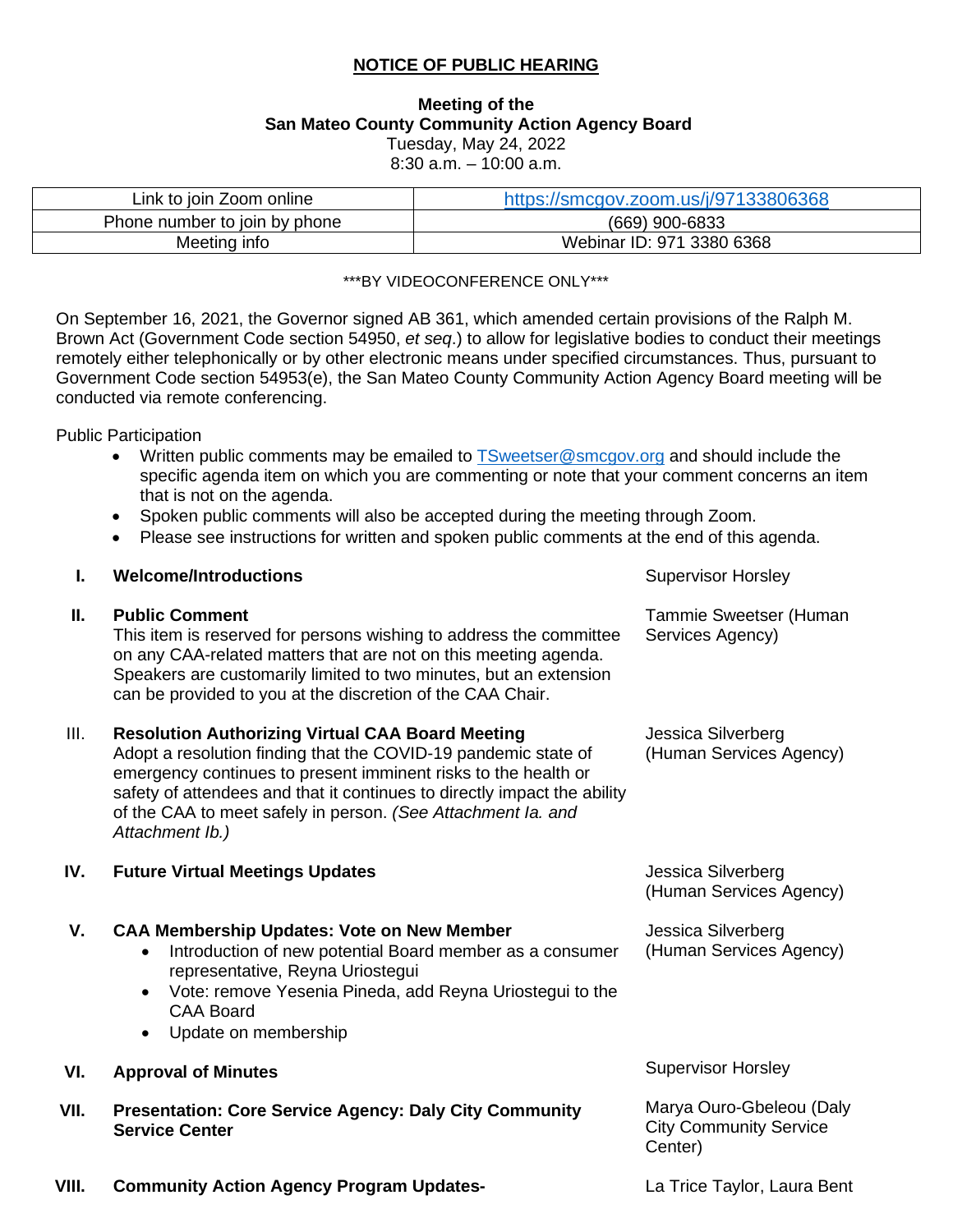- a. Program reports and updates
- b. Customer satisfaction and housing outcomes
- c. Client story

# **IX. Community Services Block Grant (CSBG)**

- d. Grant Updates
- e. Upcoming CSD Monitoring on July 14
- f. CSBG Organizational Standards due August 31

Meetings are accessible to people with disabilities. Individuals who need special assistance or a disabilityrelated modification or accommodation (including auxiliary aids or services) to participate in this meeting, or who have a disability and wish to request an alternative format for the agenda, meeting notice, agenda packet or other writings that may be distributed at the meeting, should contact Tammie Sweetser at least 2 working days before the meeting at (650) 802-5116 and/or tsweetser@smcgov.org. Notification in advance of the meeting will enable the Council to make reasonable arrangements to ensure accessibility to this meeting and the materials related to it. Attendees to this meeting are reminded that other attendees may be sensitive to various chemical based products.

## **Instructions for Public Comment During Videoconference Meetings**

During videoconference meetings of the CAA members of the public may address the CAA members as follows:

## **\*Written Comments:**

Written public comments may be emailed in advance of the meeting. Please read the following instructions carefully:

- 1. Your written comment should be emailed to [TSweetser@smcgov.org](mailto:TSweetser@smcgov.org)
- 2. Your email should include the specific agenda item on which you are commenting or note that your comment concerns an item that is not on the agenda.
- 3. Members of the public are limited to one comment per agenda item.
- 4. The length of the emailed comment should be commensurate with the two minutes customarily allowed for verbal comments, which is approximately 250-300 words.
- 5. If your emailed comment is received at least 24 hours prior to the meeting, it will be provided to the CAA members and made publicly available on the CAA website along with the agenda. We cannot guarantee that e-mails received less than 24 hours before the meeting will be read during the meeting, but such emails will still be included in the administrative record of the meeting.

## **\*Spoken Comments:**

Spoken public comments will be accepted during the meeting through Zoom. Please read the following instructions carefully:

1. The May 24, 2022 CAA meeting may be accessed through Zoom online at

## <https://smcgov.zoom.us/j/97133806368>

The webinar ID is: 971 3380 6368. The CAA meeting may also be accessed via telephone by dialing (669) 900-6833 Enter the meeting 971 3380 6368 then press #.

- 2. You may download the Zoom client or connect to the meeting using an internet browser. If using your browser, make sure you are using a current, up-to-date browser: Chrome 30+, Firefox 27+, Microsoft Edge 12+, Safari 7+. Certain functionality may be disabled in older browsers including Internet Explorer.
- 3. You will be asked to enter an email address and name. We request that you identify yourself by name as this will be visible online and will be used to notify you that it is your turn to speak.

Jessica Silverberg (Human Services Agency)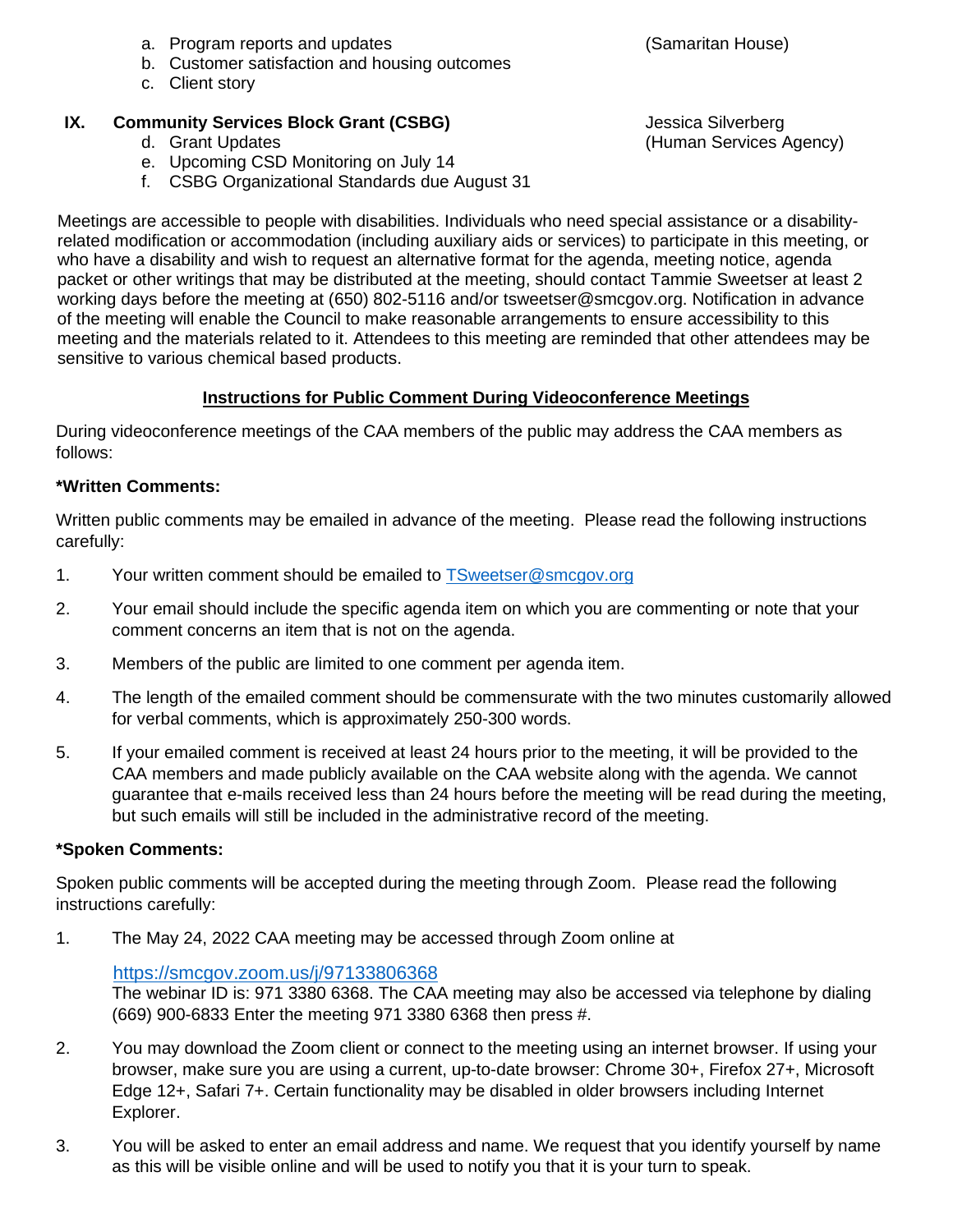- 4. When the CAA Clerk calls for the item on which you wish to speak, click on "raise hand." The Clerk will activate and unmute speakers in turn. Speakers will be notified shortly before they are called to speak.
- 5. When called, please limit your remarks to the time limit allotted.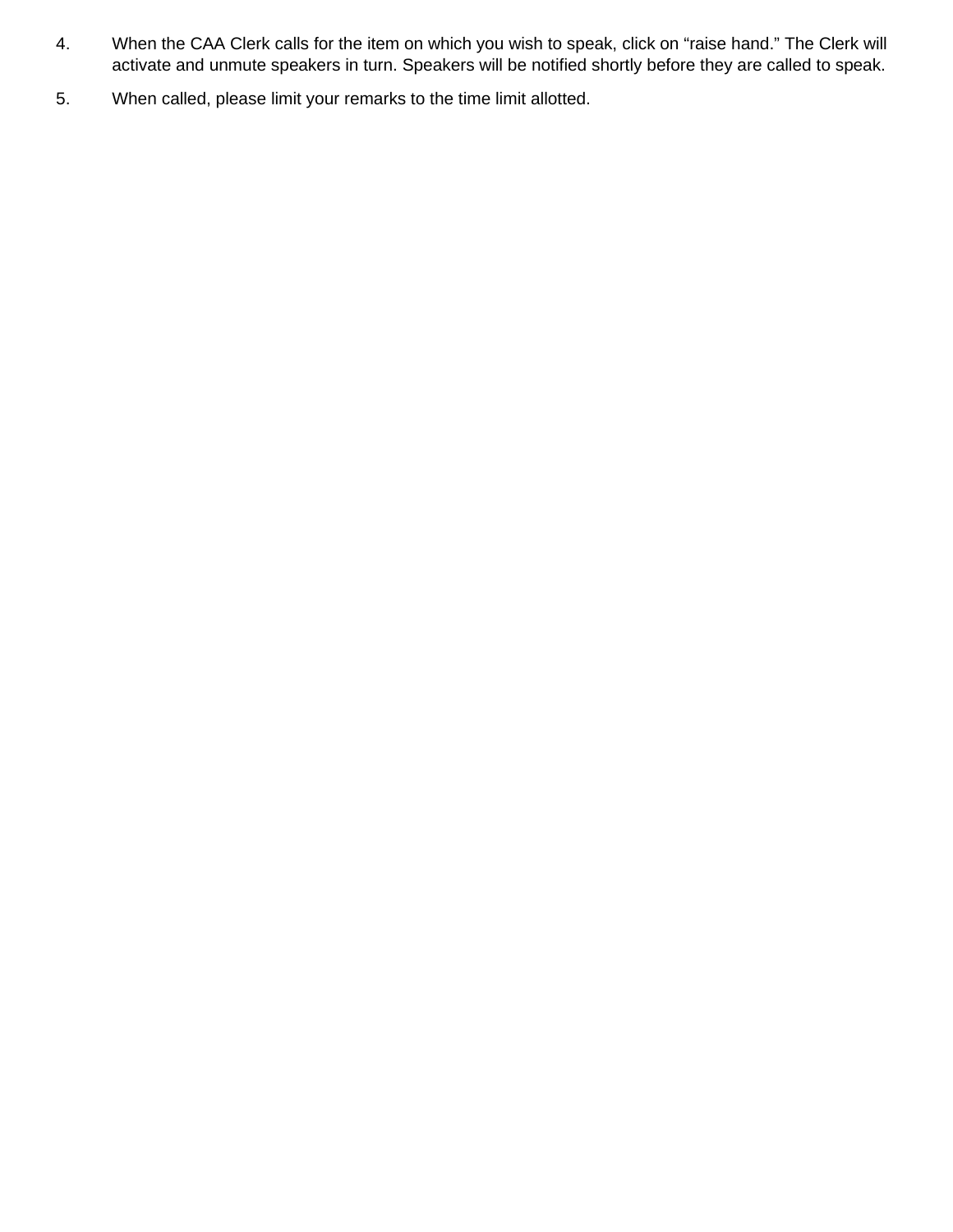**Date:** May 24, 2022 **To:** Community Action Agency (CAA) **From:** Human Services Agency Staff **Subject:** Resolution to make continuing findings relating to remote meetings under Brown Act

### **RECOMMENDATION:**

Adopt a resolution finding that the COVID-19 pandemic state of emergency continues to present imminent risks to the health or safety of attendees and that it continues to directly impact the ability of the CAA to meet safely in person.

### **BACKGROUND:**

On June 11, 2021, Governor Newsom issued Executive Order N-08-21, which waived, through September 30, 2021, certain provisions of the Brown Act relating to teleconferences/remote meetings by local agency legislative bodies. The Executive Order waived, among other things, the provisions of the Brown Act that otherwise required the physical presence of members of local agency legislative bodies in a particular location as a condition of participation in, or to constitute a quorum for, a public meeting.

The waivers set forth in the Executive Order expired on October 1, 2021, and absent any further State action, local agency legislative bodies subject to the Brown Act would have been required to fully comply with the Brown Act's meeting requirements as they existed prior to March 2020, including the Brown Act's various restrictions and requirements related to teleconferences.

On September 16, 2021, the Governor signed into law Assembly Bill (AB) 361, a bill that came into effect immediately and that codifies certain of the teleconference procedures that local agencies have adopted in response to the Governor's Brown Act-related Executive Orders. Specifically, AB 361 allows a local agency to continue to use teleconferencing under the same basic rules as provided in the Executive Orders as long as there is a proclaimed state of emergency, in combination with either (1) local health official recommendations for social distancing or (2) findings adopted by majority vote of the local agency legislative body that meeting in person would present imminent risks to the health or safety of meeting attendees.

AB 361 also requires that, if the state of emergency lasts for more than 30 days, the local agency legislative body must make findings every 30 days to continue using the bill's exemption to the otherwise-applicable Brown Act teleconferencing rules. Specifically, the legislative body must reconsider the circumstances of the state of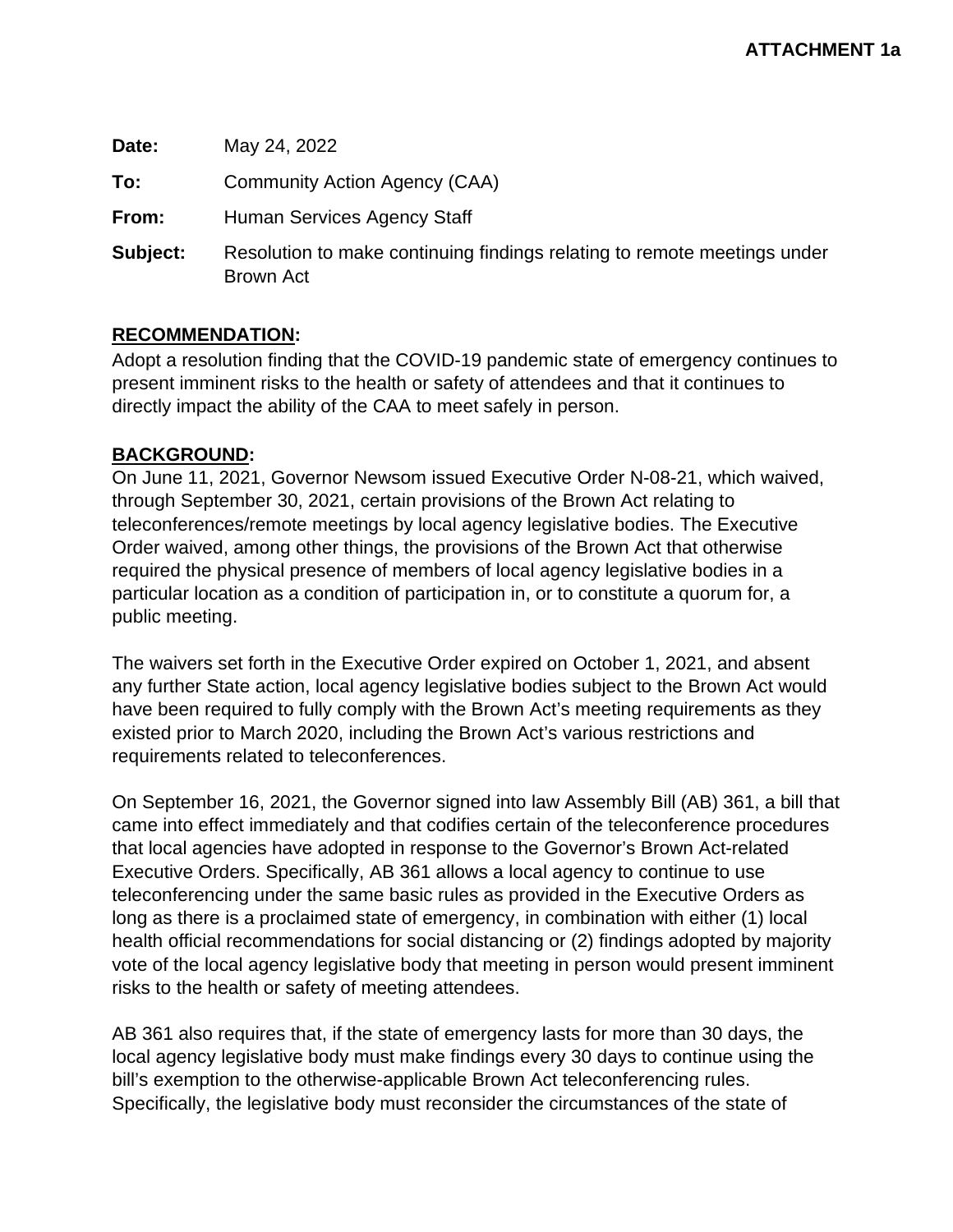emergency and find that the state of emergency continues to directly impact the ability of members of the local agency legislative body to meet safely in person.

As noted, local agency legislative bodies were required to return to in-person meetings on October 1, 2021, unless they chose to continue with fully teleconferenced meetings and made the findings prescribed by AB 361 related to the existing state of emergency.

At its meetings on October 19, 2021, November 16, 2021, December 14, 2021, January 11, 2022, February 8, 2022, March 8, 2022, and April 5, 2022 the Board of Supervisors ("Board") unanimously adopted a resolution (Nos. 078482, 078550, 078609, 078653, 078701, 078752, and 078803, respectively) finding that the existing COVID-19 state of emergency continues to directly impact the ability of members of the Board to meet safely in person and that meeting in person would present imminent risks to the health or safety of meeting attendees.

At its meetings of November 2, 2021 and February 15, 2022, CAA unanimously adopted resolutions finding that the existing COVID-19 state of emergency likewise continues to directly impact the ability of CAA to meet safely in person and that meeting in person would present imminent risks to the health or safety of meeting attendees.

## **DISCUSSION:**

If CAA desires to continue meeting remotely pursuant to the provisions of AB 361, it must reconsider the circumstances of the state of emergency every thirty days. As described below, the circumstances, though improved, remain materially similar to those in existence on September 28, 2021 when the Board adopted Resolution No. 078447 first invoking the provisions of AB 361, as well as on October 19, 2021, November 16, 2021, December 14, 2021, January 11, 2022, February 8, 2022, March 8, 2022, and April 5, 2022 when the Board reconsidered the circumstances of the COVID-19 state of emergency.

As noted at those times, the County's high vaccination rate, successfully implemented local health measures, and best practices by the public have proven effective, in combination, at controlling the local spread of COVID-19.

The Centers for Disease Control and Prevention ("CDC") has advised that the Omicron variant, which was classified as a Variant of Concern in November 2021, spreads more easily than the original virus that causes COVID-19 and the Delta variant. The CDC expects that anyone with Omicron infection can spread the virus to others, even if they are vaccinated or do not have symptoms. The presence and severity of symptoms can be affected by COVID-19 vaccination status, the presence of other health conditions, age, and history of prior infection. While preliminary data suggest that Omicron may cause more mild disease than previous variants, some people may still have severe disease, need hospitalization, and could die from the infection. The CDC warns that,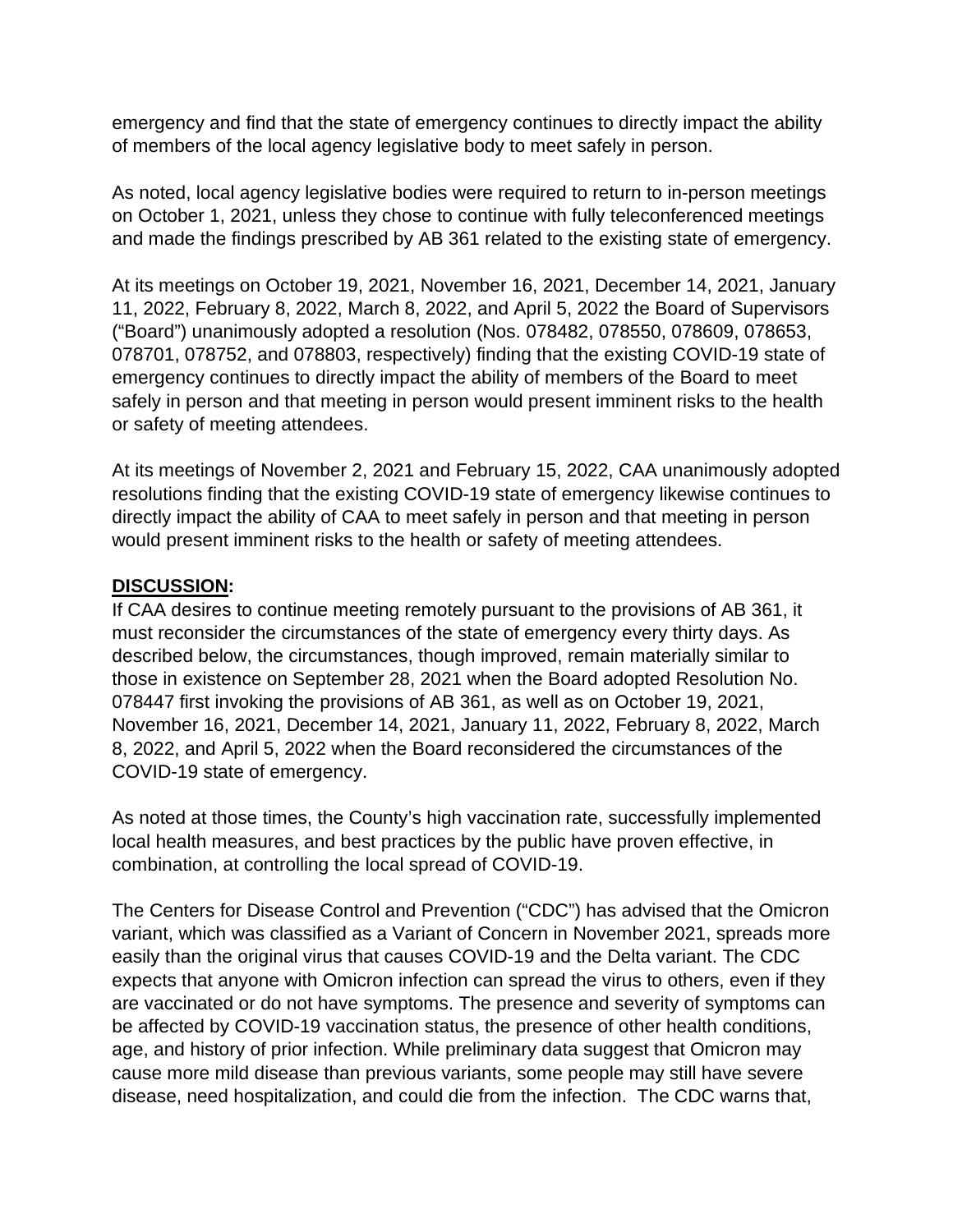even if only a small percentage of people with Omicron infection need hospitalization, the large volume of cases could overwhelm local healthcare systems.

In addition, effective February 16, 2022, only unvaccinated persons are required to mask in most indoor settings. It is recommended, however, that fully vaccinated individuals continue to mask indoors when the risk of transmission may be high. Thus, reducing the circumstances under which people come into close contact remains a vital component of the County's COVID-19 response strategy. While local agency public meetings are an essential government function, the last two years have proven that holding such meetings *in person* is often not essential.

Public meetings pose risks for COVID-19 spread for several reasons. These meetings may bring together people from throughout a geographic region, increasing the opportunity for COVID-19 transmission. Further, the open nature of public meetings makes it difficult to enforce compliance with vaccination, physical distancing, masking, cough and sneeze etiquette, or other safety measures, while some of the safety measures used by private businesses to control these risks may be less effective for public agencies.

These factors combine to continue to directly impact the ability of members of CAA to meet safely in person and to make in-person public meetings risky to health and safety.

Staff therefore recommends that CAA adopt findings to confirm that CAA has reconsidered the circumstances of the state of emergency caused by the spread of COVID-19; that the state of emergency caused by the spread of COVID-19 continues to directly impact the ability of members of CAA to meet safely in person; and that conducting in-person meetings at the present time would present an imminent risk to the health and safety of attendees.

A resolution to that effect and directing staff to take such other necessary or appropriate actions to implement the intent and purposes of the resolution, is attached hereto.

# **FISCAL IMPACT:**

None.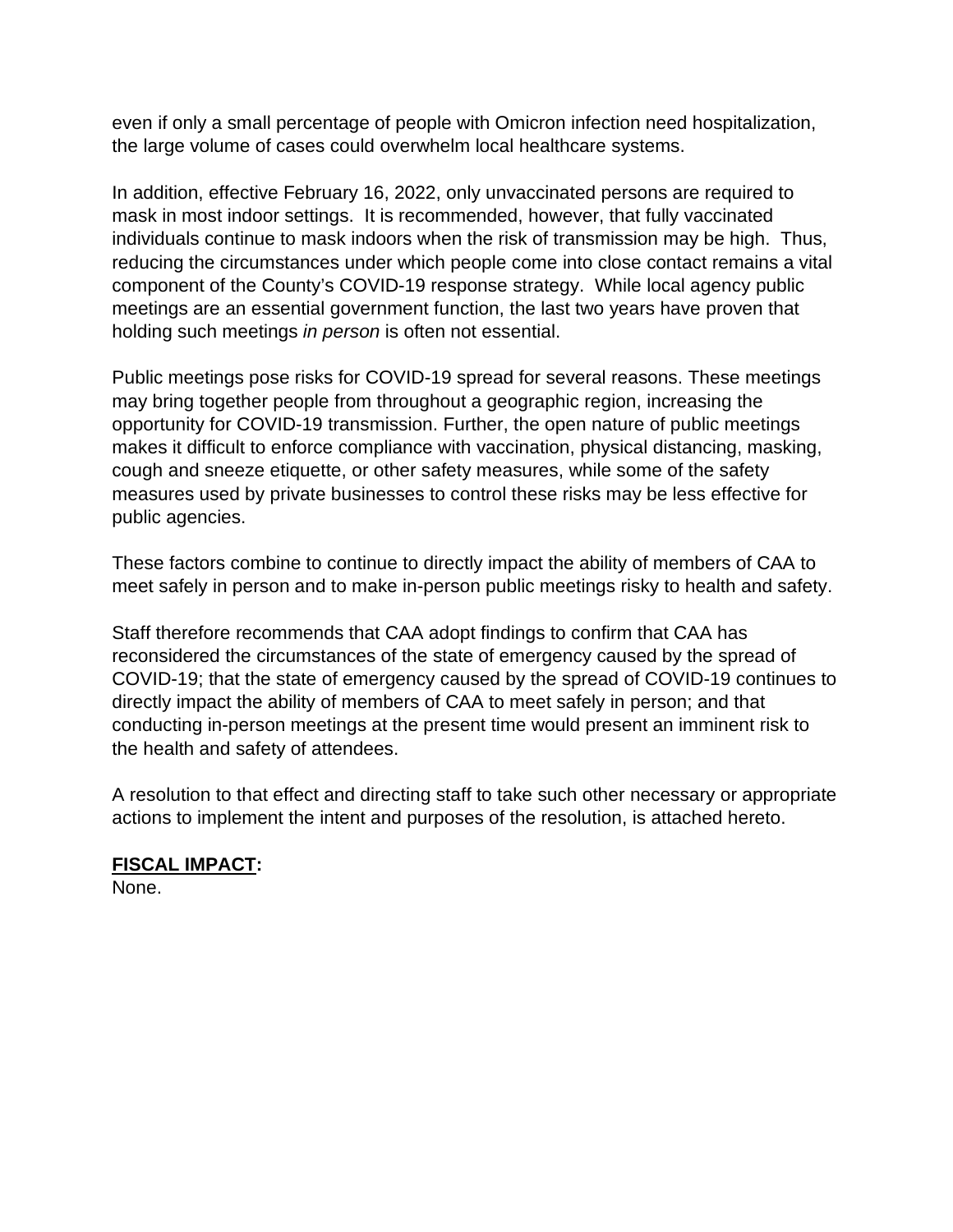## **RESOLUTION NO.**

### **RESOLUTION FINDING THAT THE COVID-19 PANDEMIC STATE OF EMERGENCY CONTINUES TO PRESENT IMMINENT RISKS TO THE HEALTH OR SAFETY OF ATTENDEES AND THAT IT CONTINUES TO DIRECTLY IMPACT THE ABILITY OF THE COMMUNITY ACTION AGENCY (CAA) TO MEET SAFELY IN PERSON**

**\_\_\_\_\_\_\_\_\_\_\_\_\_\_\_\_\_\_\_\_\_\_\_\_\_\_\_\_\_\_\_\_\_\_\_\_\_\_\_\_\_\_\_\_\_\_\_\_\_\_\_\_\_\_\_\_\_\_\_\_\_\_**

**WHEREAS**, on March 4, 2020, pursuant to Government Code section 8550, *et seq.*, Governor Newsom proclaimed a state of emergency related to the COVID-19 novel coronavirus, and subsequently, the San Mateo County Board of Supervisors ("Board") declared a local emergency related to COVID-19, and the proclamation by the Governor and declaration by the Board remain in effect; and

**WHEREAS**, on March 17, 2020, Governor Newsom issued Executive Order N-

29-20, which suspended certain provisions in the California Open Meeting law,

Government Code section 54950, et seq. (the "Brown Act"), related to teleconferencing by legislative bodies, provided certain requirements were met and followed; and

**WHEREAS**, on June 11, 2021, the Governor issued Executive Order N-08-21, which extended provisions of Executive Order N-29-20 that waive otherwise-applicable Brown Act requirements related to remote/teleconference meetings by local agency legislative bodies through September 30, 2021; and

**WHEREAS**, on September 16, 2021, Governor Newsom signed AB 361 into law, and AB 361 provides that a legislative body subject to the Brown Act may continue to meet without fully complying with the otherwise-applicable requirements in the Brown Act related to remote/teleconference meetings by legislative bodies, provided that a state of emergency has been declared and the legislative body determines that meeting in person would present imminent risks to the health or safety of attendees, and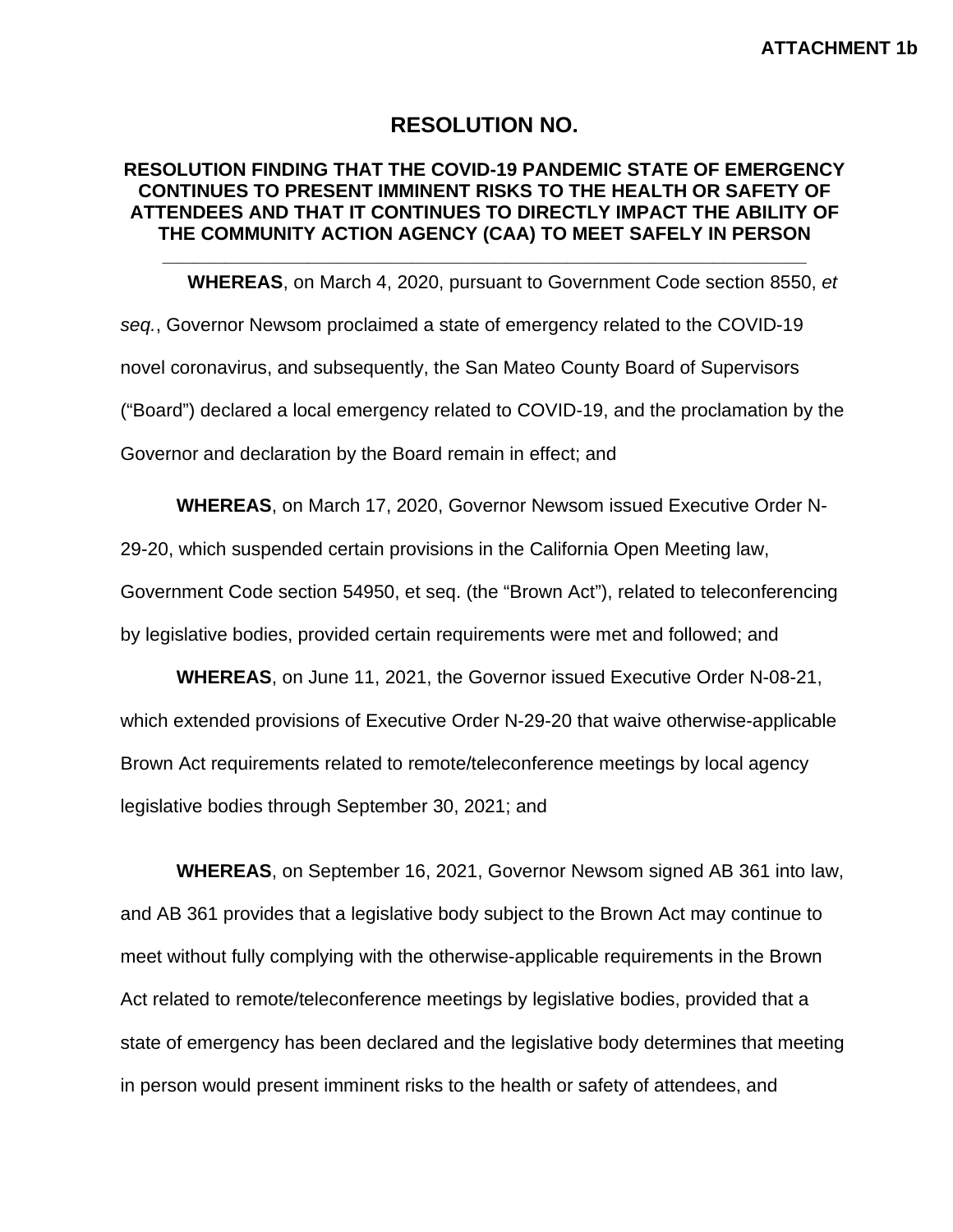provided that the legislative body continues to make such findings at least every thirty (30) days during the term of the declared state of emergency; and,

**WHEREAS**, on September 28, 2021, in the interest of public health and safety, as affected by the state of emergency caused by the spread of COVID-19, the Board of Supervisors issued a finding that meeting in person would present imminent risks to the health or safety of attendees, and decided to invoke the provisions of AB 361 related to teleconferencing for meetings of the Board; and

**WHEREAS**, at its meetings of October 19, 2021, November 16, 2021, December 14, 2021, January 11, 2022, February 8, 2022, March 8, 2022, and April 5, 2022 the Board adopted, by unanimous vote, Resolution Nos. 078482, 078550, 078609, 078653, 078701, 078752, and 078803 respectively, wherein the Board found, *inter alia*, that the COVID-19 state of emergency continues to directly impact the ability of members of the Board to meet safely in person and that meeting in person would present imminent risks to the health or safety of meeting attendees; and

**WHEREAS**, at its meetings of November 2, 2021 and February 15, 2022 CAA adopted, by unanimous vote, resolutions finding, *inter alia,* that the COVID-19 state of emergency likewise continues to directly impact the ability of members of CAA to meet safely in person and that meeting in person would present imminent risks to the health or safety of meeting attendees; and

**WHEREAS,** CAA has again reconsidered the circumstances of the state of emergency and finds that the state of emergency continues to impact the ability of members of CAA to meet in person because there is a continuing threat of COVID-19 to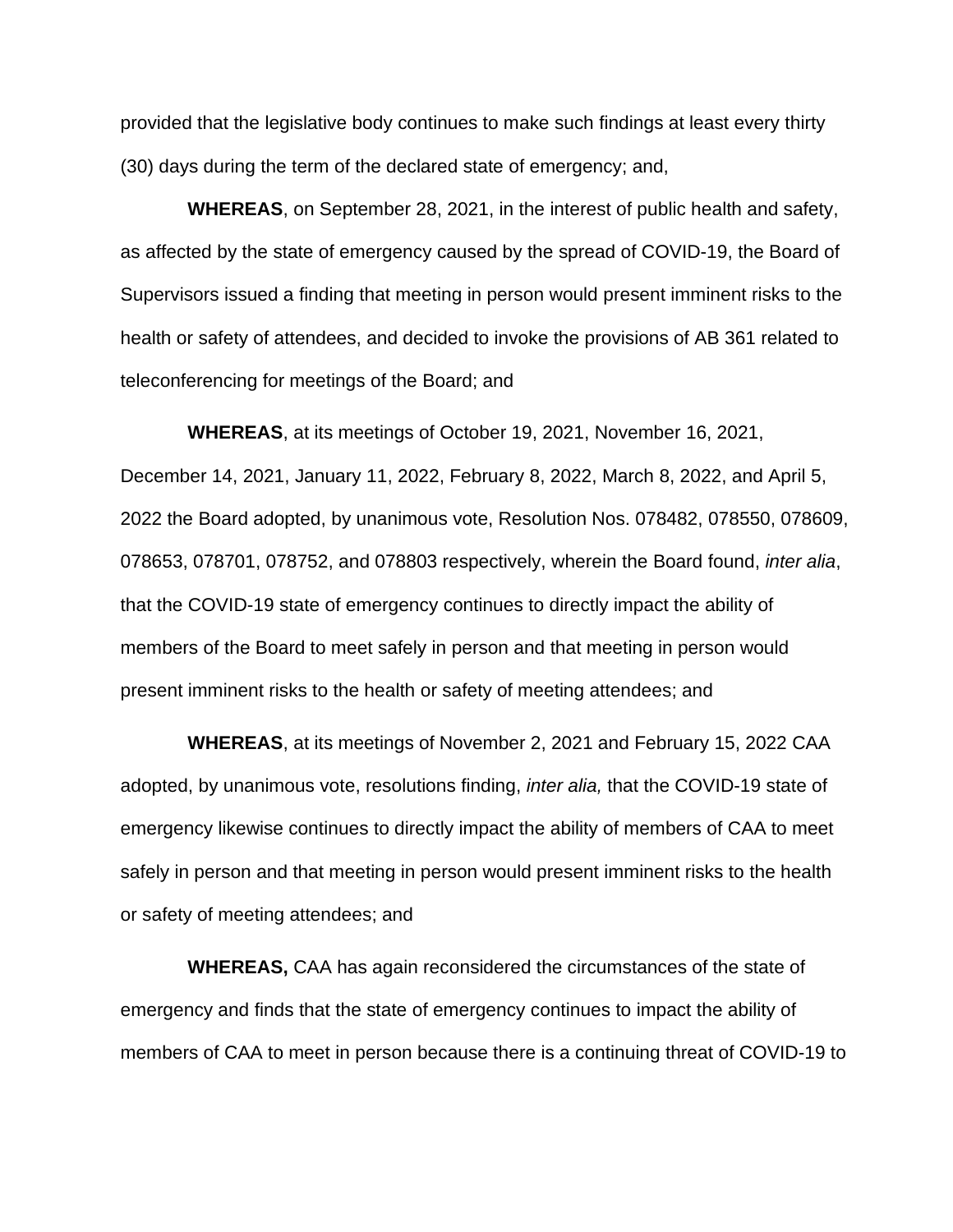the community, and because CAA meetings have characteristics that give rise to risks to health and safety of meeting participants (such as the increased mixing associated with bringing together people from across the community, the need to enable those who are immunocompromised or unvaccinated to be able to safely continue to participate fully in public governmental meetings, and the challenges with fully ascertaining and ensuring compliance with vaccination and other safety recommendations at such meetings); and

**WHEREAS**, on November 30, 2021, the Omicron variant of COVID-19 was classified as a Variant of Concern in the United States; and

**WHEREAS**, the Centers for Disease Control and Prevention ("CDC") has advised that the Omicron variant spreads more easily than the original virus that causes COVID-19 and the Delta variant, and expects that anyone with Omicron infection can spread the virus to others, even if they are vaccinated or do not have symptoms; and

**WHEREAS**, the presence and severity of symptoms associated with the Omicron variant can be affected by COVID-19 vaccination status, the presence of other health conditions, age, and history of prior infection;

**WHEREAS**, while preliminary data suggest that Omicron may cause more mild disease than previous variants, some people may still have severe disease, need hospitalization, and could die from the infection, and the CDC warns that, even if only a small percentage of people with Omicron infection need hospitalization, the large volume of cases could overwhelm local healthcare systems; and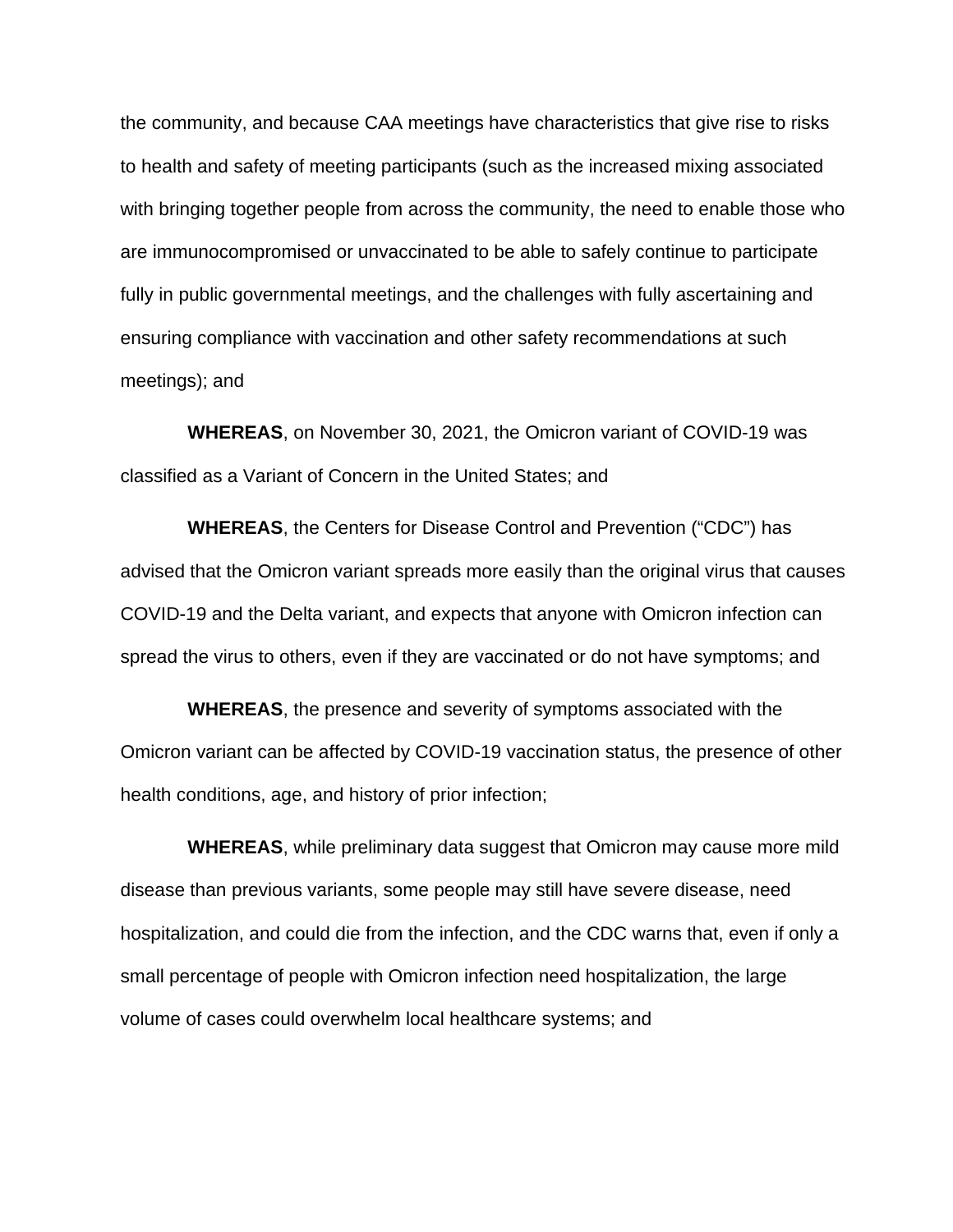**WHEREAS**, effective February 16, 2022, only unvaccinated persons are required to mask in indoor settings, but it is recommended that fully vaccinated individuals continue to mask indoors when the risk of transmission may be high; and

**WHEREAS**, the County has an important interest in protecting the health and safety of those who participate in meetings of CAA and of the County's various other legislative bodies; and

**WHEREAS**, the COVID-19 pandemic has informed County agencies about the unique advantages of online public meetings, which are substantial, as well as the unique challenges posed by online public meetings, which are frequently surmountable; and

**WHEREAS**, in the interest of public health and safety, as affected by the state of emergency caused by the spread of COVID-19, CAA finds that this state of emergency continues to directly impact the ability of its members to meet safely in person and that meeting in person would present imminent risks to the health or safety of attendees.

### **NOW, THEREFORE, IT IS HEREBY DETERMINED AND ORDERED** that

- 1. The recitals set forth above are true and correct.
- 2. CAA has reconsidered the circumstances of the state of emergency caused by the spread of COVID-19.